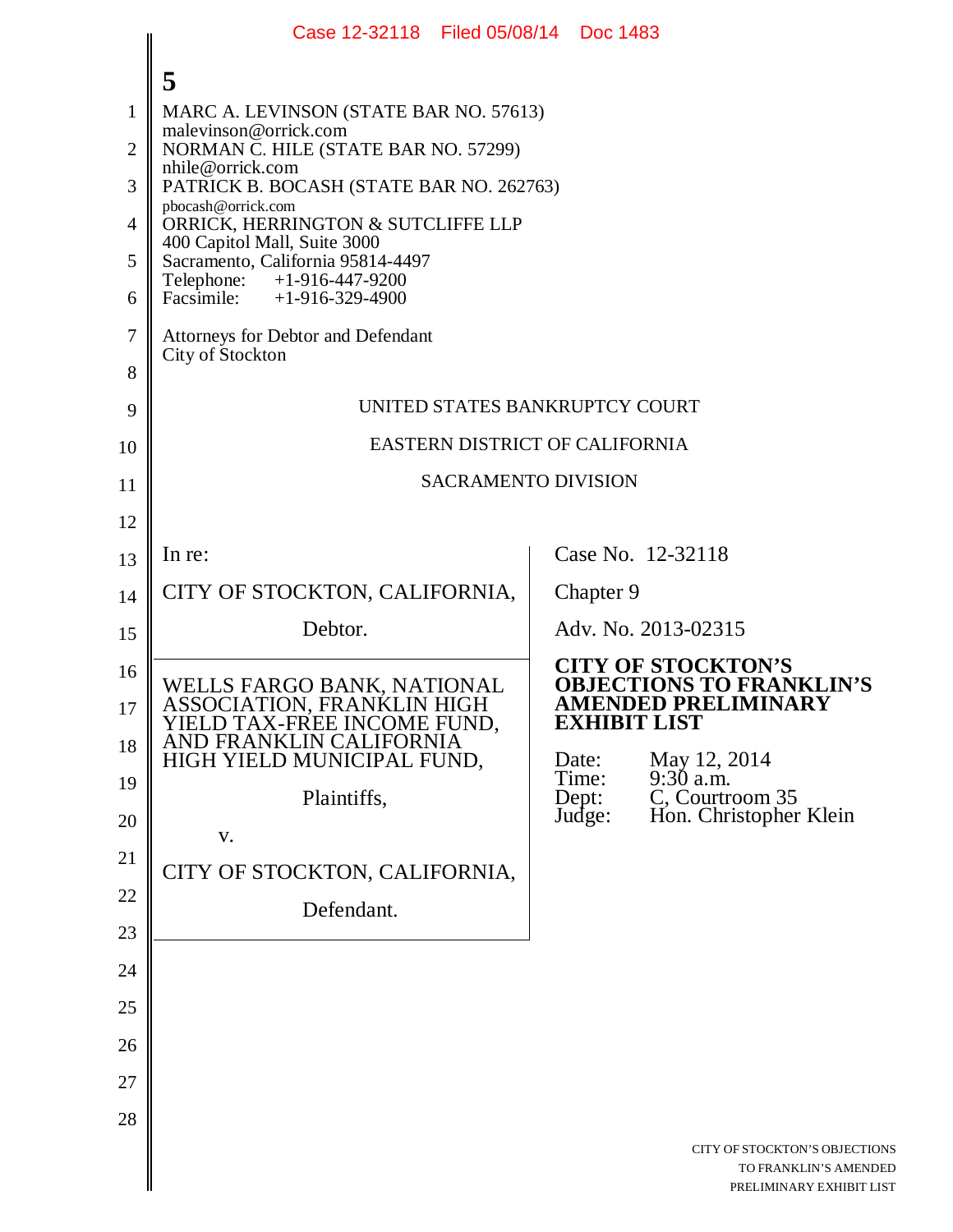## Case 12-32118 Filed 05/08/14 Doc 1483

| $\mathbf 1$    | Pursuant to paragraph 44 of the Order Governing The Disclosure And Use Of Discovery                       |
|----------------|-----------------------------------------------------------------------------------------------------------|
| $\overline{2}$ | Information And Scheduling Dates, Etc. [Dkt. Nos. 1224 (Case), 16 (Proceeding)] ("Scheduling              |
| 3              | Order"), as amended by the Order Modifying Order Governing The Disclosure And Use Of                      |
| $\overline{4}$ | Discovery Information And Scheduling Dates, Etc. [Dkt. Nos. 1242 (Case), 18 (Proceeding)]                 |
| 5              | "Modifying Order", and collectively, the "Orders"), the City of Stockton, California (the "City"),        |
| 6              | the debtor and defendant in the above-captioned case and adversary proceeding, hereby submits             |
| $\overline{7}$ | its objections to the Amended Preliminary Exhibit List of Franklin High Yield Tax-Free Income             |
| 8              | Fund and Franklin California High Yield Municipal Fund (collectively, "Franklin") for Trial in            |
| 9              | Adversary Proceeding and Evidentiary Hearing Regarding Confirmation of Proposed Plan of                   |
| 10             | Adjustment.                                                                                               |
| 11             | The City and Franklin exchanged objections to exhibits on April 25, 2014, in accordance                   |
| 12             | with the Orders. Objections to exhibits were required to be served, and not filed. <sup>1</sup> Modifying |
| 13             | Order ¶15. The parties also exchanged, but did not file, responses to objections to exhibits on           |
| 14             | May 6, 2014. Id. The City's initial set of exhibit objections included objections to 104 of               |
| 15             | Franklin's listed exhibits. After further consideration of its objections, and with the goal of           |
| 16             | expediting and streamlining the evidentiary hearings, the City has decided to limit its objections        |
| 17             | to the exhibits described below, each of which present confidentiality and authentication issues,         |
| 18             | among others. The City now submits these objections to the Court so that they can be resolved at          |
| 19             | the hearing on objections to evidence on Monday, May 12, 2014.                                            |
| 20             | The City notes that Franklin has included in its Amended Preliminary Exhibit List                         |
| 21             | numerous documents produced by the City and stamped as "Confidential" pursuant to the Orders.             |
| 22             | The City generally objects to each of these exhibits on the grounds that Franklin has failed to           |
| 23             | follow the procedure laid out in paragraph 14 of the Order Governing The Disclosure And Use Of            |
| 24             | Discovery Information And Scheduling Dates, Etc. [Dkt. Nos. 1224 (Case), 16 (Proceeding)]                 |
| 25             | regarding documents marked "Confidential." Further, the City specifically reasserts the                   |
| 26             | confidentiality of Exhibits 2774, 2775, 2776, 2777, 2778, and 2817.                                       |
| 27             |                                                                                                           |

<sup>28</sup> <sup>1</sup> While Franklin did not file its objections to exhibits, those objections largely incorporated by reference other objections and motions *in limine* that were filed on April 25.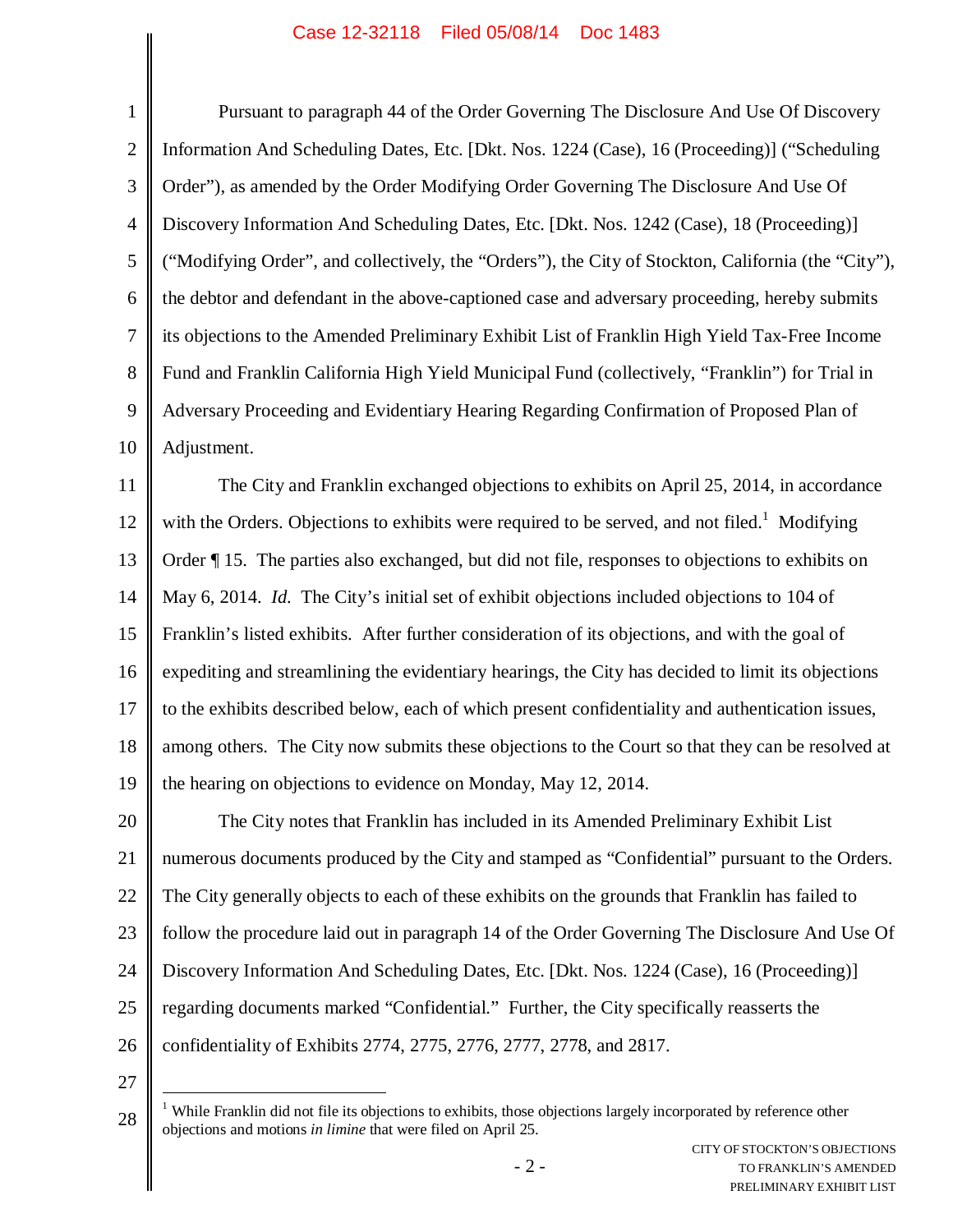## Case 12-32118 Filed 05/08/14 Doc 1483

1

The City's objections not covered by the above follow:

| <b>Trial</b><br>Ex. | <b>Bates</b><br>Depo Ex.<br><b>Docket</b> | Date           | <b>Description</b>                             | <b>Basis for Objection</b>                                                       | <b>Franklin's Response</b>                                                            |
|---------------------|-------------------------------------------|----------------|------------------------------------------------|----------------------------------------------------------------------------------|---------------------------------------------------------------------------------------|
| 2095                | FRK-<br>FC0000003                         | $\overline{a}$ | 2013 Foreclosures Study<br>with City Breakdown | Lacks foundation to be<br>admitted as direct<br>testimony. Fed. R. Evid.<br>602. | Fed. R. Evid. 602<br>applies only to<br>testimonial evidence.<br>See 31 Fed. Pract. & |
|                     |                                           |                |                                                |                                                                                  | Proc. Evid. § 7103 (1st                                                               |
|                     |                                           |                |                                                | Hearsay. Fed. R. Evid.<br>802.                                                   | ed.) ("Rule 602 applies<br>only to testimonial<br>evidence.").                        |
|                     |                                           |                |                                                | Not authenticated. Fed. R.<br>Evid. 901.                                         | This exhibit is                                                                       |
|                     |                                           |                |                                                |                                                                                  | admissible as<br>nonhearsay or pursuant<br>to an exception to the                     |
|                     |                                           |                |                                                |                                                                                  | prohibition against the<br>admission of hearsay.                                      |
|                     |                                           |                |                                                |                                                                                  | The stated authenticity                                                               |
|                     |                                           |                |                                                |                                                                                  | objection will be<br>resolved through<br>testimony at trial.                          |
| 2113                | FRK-<br>FC0000114                         | $\overline{a}$ | Spreadsheet: CPI<br>Average increase over      | Lacks foundation to be<br>admitted as direct                                     | Fed. R. Evid. 602<br>applies only to                                                  |
|                     |                                           |                | 20 years                                       | testimony. Fed. R. Evid.<br>602.                                                 | testimonial evidence.<br>See 31 Fed. Pract. &                                         |
|                     |                                           |                |                                                | Hearsay. Fed. R. Evid.                                                           | Proc. Evid. § 7103 (1st<br>ed.) ("Rule 602 applies                                    |
|                     |                                           |                |                                                | 802.                                                                             | only to testimonial<br>evidence.").                                                   |
|                     |                                           |                |                                                | Not authenticated. Fed. R.                                                       |                                                                                       |
|                     |                                           |                |                                                | Evid. 901.                                                                       | This exhibit is<br>admissible as                                                      |
|                     |                                           |                |                                                |                                                                                  | nonhearsay or pursuant<br>to an exception to the                                      |
|                     |                                           |                |                                                |                                                                                  | prohibition against the<br>admission of hearsay.                                      |
|                     |                                           |                |                                                |                                                                                  | The stated authenticity                                                               |
|                     |                                           |                |                                                |                                                                                  | objection will be<br>resolved through                                                 |
|                     |                                           |                |                                                |                                                                                  | testimony at trial.                                                                   |
| 2368                | FRK-<br>FC000594                          | $-$            | <b>Land Sales Comparables</b>                  | Irrelevant. Fed. R. Evid.<br>402.                                                | Based on, among other<br>things, Franklin's briefs<br>filed in connection with        |
|                     |                                           |                |                                                | Lacks foundation to be<br>admitted as direct                                     | the Hearing and/or the                                                                |
|                     |                                           |                |                                                | testimony. Fed. R. Evid.                                                         | Trial, this exhibit has a<br>tendency to make a fact                                  |
|                     |                                           |                |                                                | 602.                                                                             | at issue in the Case<br>and/or the Proceeding                                         |
|                     |                                           |                |                                                | Hearsay. Fed. R. Evid.                                                           | more or less probable                                                                 |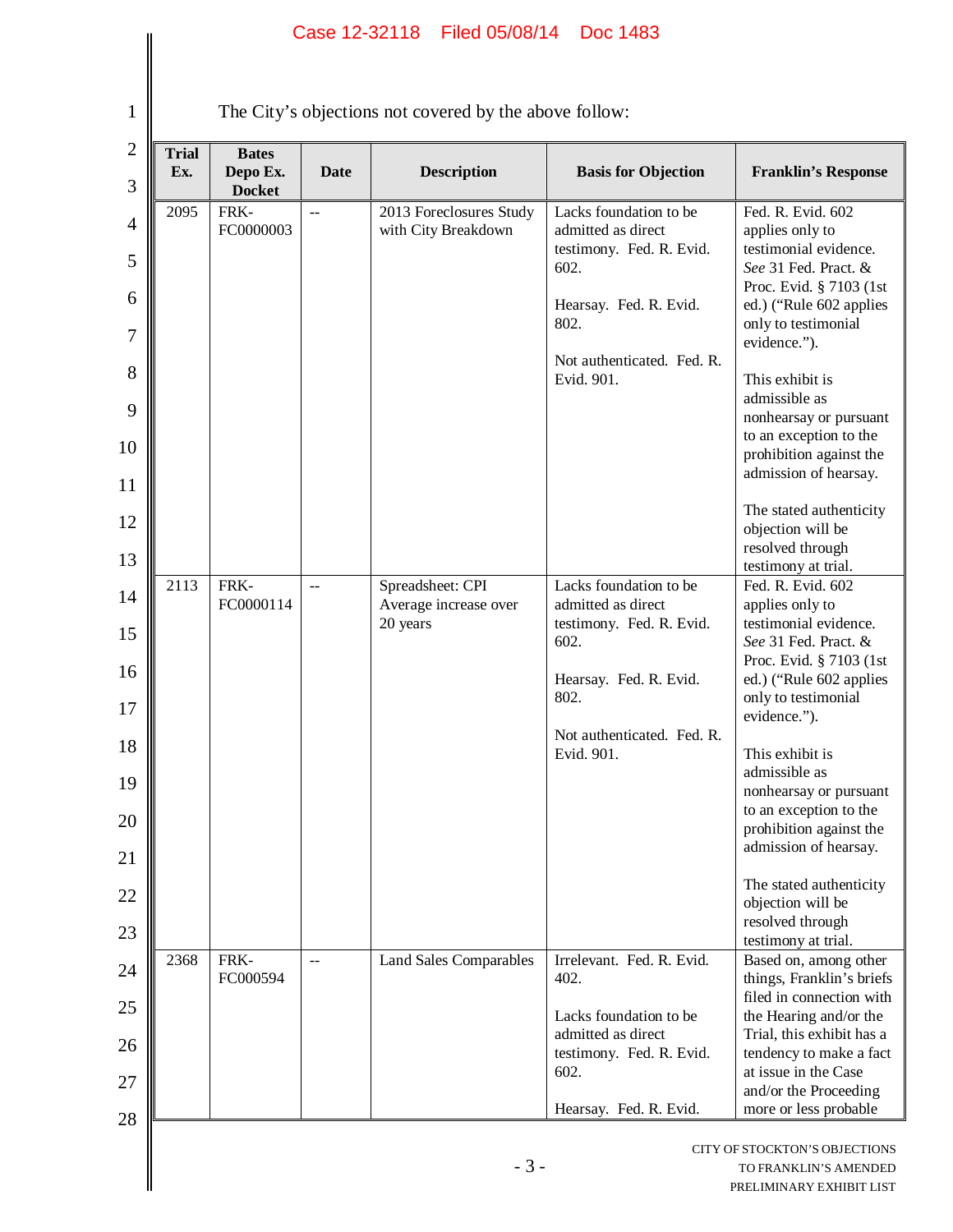|      |           |                          |                                   | 802.                                           | than it would be without                         |
|------|-----------|--------------------------|-----------------------------------|------------------------------------------------|--------------------------------------------------|
|      |           |                          |                                   | Not authenticated. Fed. R.<br>Evid. 901.       | the evidence. FED. R.<br>EVID. 401.              |
|      |           |                          |                                   |                                                | Fed. R. Evid. 602                                |
|      |           |                          |                                   |                                                | applies only to<br>testimonial evidence.         |
|      |           |                          |                                   |                                                | See 31 Fed. Pract. &                             |
|      |           |                          |                                   |                                                | Proc. Evid. § 7103 (1st                          |
|      |           |                          |                                   |                                                | ed.) ("Rule 602 applies<br>only to testimonial   |
|      |           |                          |                                   |                                                | evidence.").                                     |
|      |           |                          |                                   |                                                | This exhibit is                                  |
|      |           |                          |                                   |                                                | admissible as<br>nonhearsay or pursuant          |
|      |           |                          |                                   |                                                | to an exception to the                           |
|      |           |                          |                                   |                                                | prohibition against the                          |
|      |           |                          |                                   |                                                | admission of hearsay.                            |
|      |           |                          |                                   |                                                | The stated authenticity                          |
|      |           |                          |                                   |                                                | objection will be<br>resolved through            |
|      |           |                          |                                   |                                                | testimony at trial.                              |
| 2477 | FRK-      | $\overline{\phantom{a}}$ | <b>Stockton Market Sales</b>      | Lacks foundation to be                         | Fed. R. Evid. 602                                |
|      | FC0002557 |                          | Analysis Industrial and<br>Retail | admitted as direct<br>testimony. Fed. R. Evid. | applies only to<br>testimonial evidence.         |
|      |           |                          |                                   | 602.                                           | See 31 Fed. Pract. &                             |
|      |           |                          |                                   |                                                | Proc. Evid. § 7103 (1st                          |
|      |           |                          |                                   | Hearsay. Fed. R. Evid.<br>802.                 | ed.) ("Rule 602 applies<br>only to testimonial   |
|      |           |                          |                                   | Not authenticated. Fed. R.                     | evidence.").                                     |
|      |           |                          |                                   | Evid. 901.                                     | This exhibit is                                  |
|      |           |                          |                                   |                                                | admissible as                                    |
|      |           |                          |                                   |                                                | nonhearsay or pursuant<br>to an exception to the |
|      |           |                          |                                   |                                                | prohibition against the                          |
|      |           |                          |                                   |                                                | admission of hearsay.                            |
|      |           |                          |                                   |                                                | The stated authenticity                          |
|      |           |                          |                                   |                                                | objection will be                                |
|      |           |                          |                                   |                                                | resolved through<br>testimony at trial.          |
| 2494 | FRK-      | $\overline{\phantom{a}}$ | Spreadsheet: Annual               | Lacks foundation to be                         | Fed. R. Evid. 602                                |
|      | FC0002728 |                          | <b>Outlook for Stockton</b>       | admitted as direct                             | applies only to                                  |
|      |           |                          | January 2014 Forecast             | testimony. Fed. R. Evid.<br>602.               | testimonial evidence.<br>See 31 Fed. Pract. &    |
|      |           |                          |                                   |                                                | Proc. Evid. § 7103 (1st                          |
|      |           |                          |                                   | Hearsay. Fed. R. Evid.                         | ed.) ("Rule 602 applies                          |
|      |           |                          |                                   | 802.                                           | only to testimonial<br>evidence.").              |
|      |           |                          |                                   | Not authenticated. Fed. R.                     |                                                  |
|      |           |                          |                                   | Evid. 901.                                     | This exhibit is                                  |